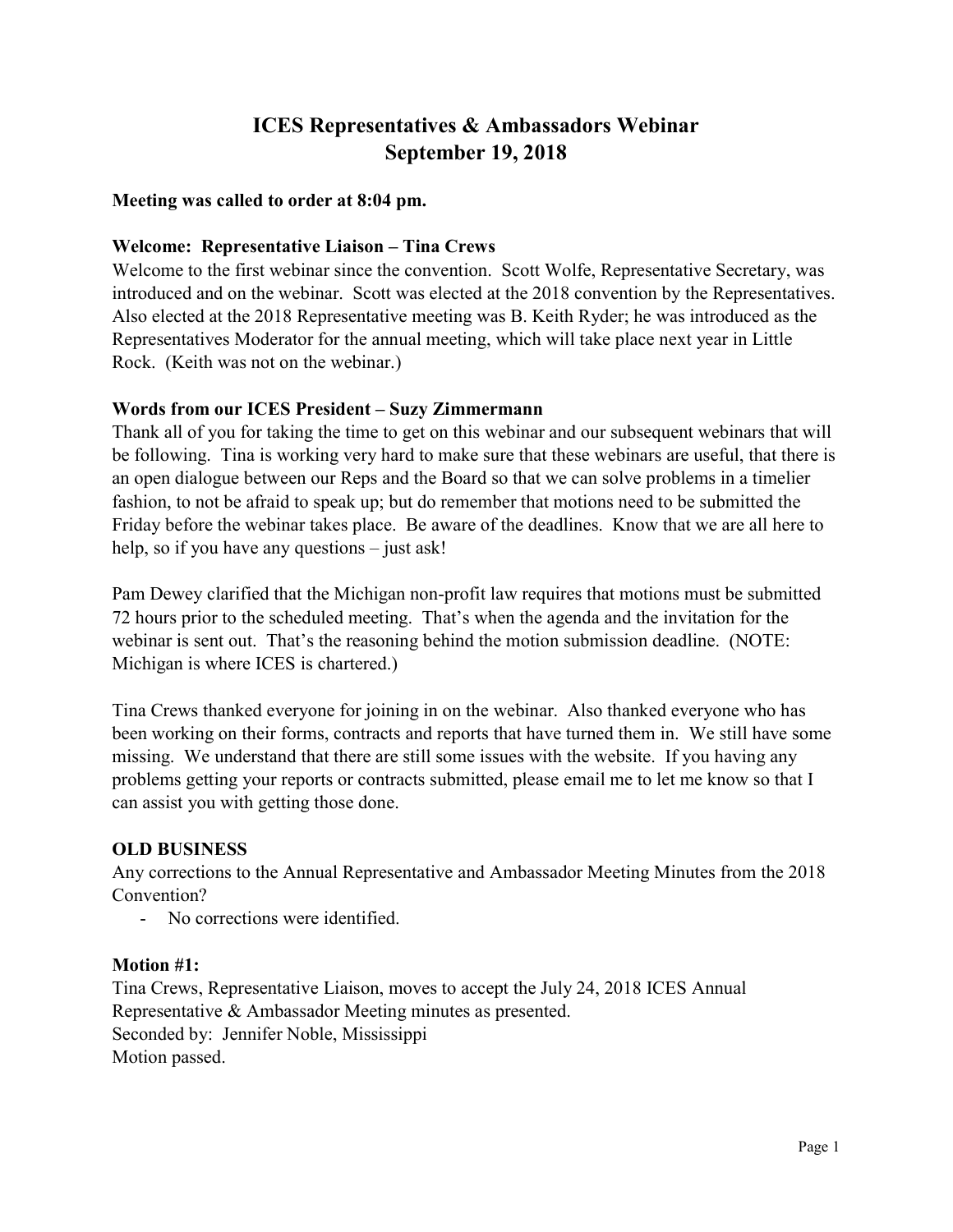(No other motions submitted by the Representatives & Ambassadors prior to this meeting for discussion. Motions may be submitted anytime on our Members Login Section of the ICES Webpage under Reps Forms page and listed under Miscellaneous Forms – Representative & Ambassadors Motion Request Form.)

#### 2019 Little Rock Convention Chair – Deb Bashaw

A slide show was presented outlining information about the upcoming 2019 ICES Convention to be held in Little Rock, Arkansas, July 16-21, 2019.

- Marriott hotel is the host hotel for the convention. The convention center is directly connected to the hotel, so you will not have to go very far to get to the convention center. From the main lobby, you can take the stairs or escalators directly down to the lower level where registration and vendor room will be located. The elevator to the lower level is located outside the hotel near the Starbucks café. Free wi-fi will be available in the convention center.
- Little Rock was identified in Southern Living magazine as one of the 15 Southern States All Food Lovers Should Visit Now (https://www.southernliving.com/travel/southern-fooddestinations).
- Starbucks in the hotel is a full-service Starbucks.
- Hotel rooms have free internet, coffee makers, irons, and blow dryers. Bath & Body works products are provided in the bathrooms. There are no microwaves in the rooms.
- Scott Wolfe, Colorado, asked about refrigerators in the rooms. Suzie Zimmermann commented that the hotel ordered new refrigerators and are hoping to place a second order before the convention. Refrigerators are not part of the standard room, however you can put in a request for a refrigerator to be placed in the room.
- Pam Dewey mentioned that by the time our convention occurs, Walmart will deliver groceries directly to the hotel.
- Hotel room will run \$172.50 per night including taxes; this does include breakfast in the hotel Tuesday – Sunday for registered convention attendees. There are two parking garages near the hotel that will be offering reduce rate parking. The breakfast and the reduced parking rates are only available to registered convention members staying in the host hotel.
- Terri Castro, Alabama, asked about the size of the beds in the hotel. Suzie Zimmermann confirmed that the beds at the Marriott Hotel in Little Rock are queen sized beds.
- Kyla Myers, Texas, asked about Wi-Fi. Free Wi-Fi is available in all hotel rooms, lobby, and the convention center.
- Mary Gavenda, Illinois, asked if the breakfast at the hotel will be continental breakfast or a hot breakfast. Suzy Zimmermann commented that the breakfast will be an Executive Continental plus hot item each day that will be different each day.
- There is valet parking available at the hotel. The two discounted parking garages are within a few blocks of the hotel/convention center. More information will be available on the website soon.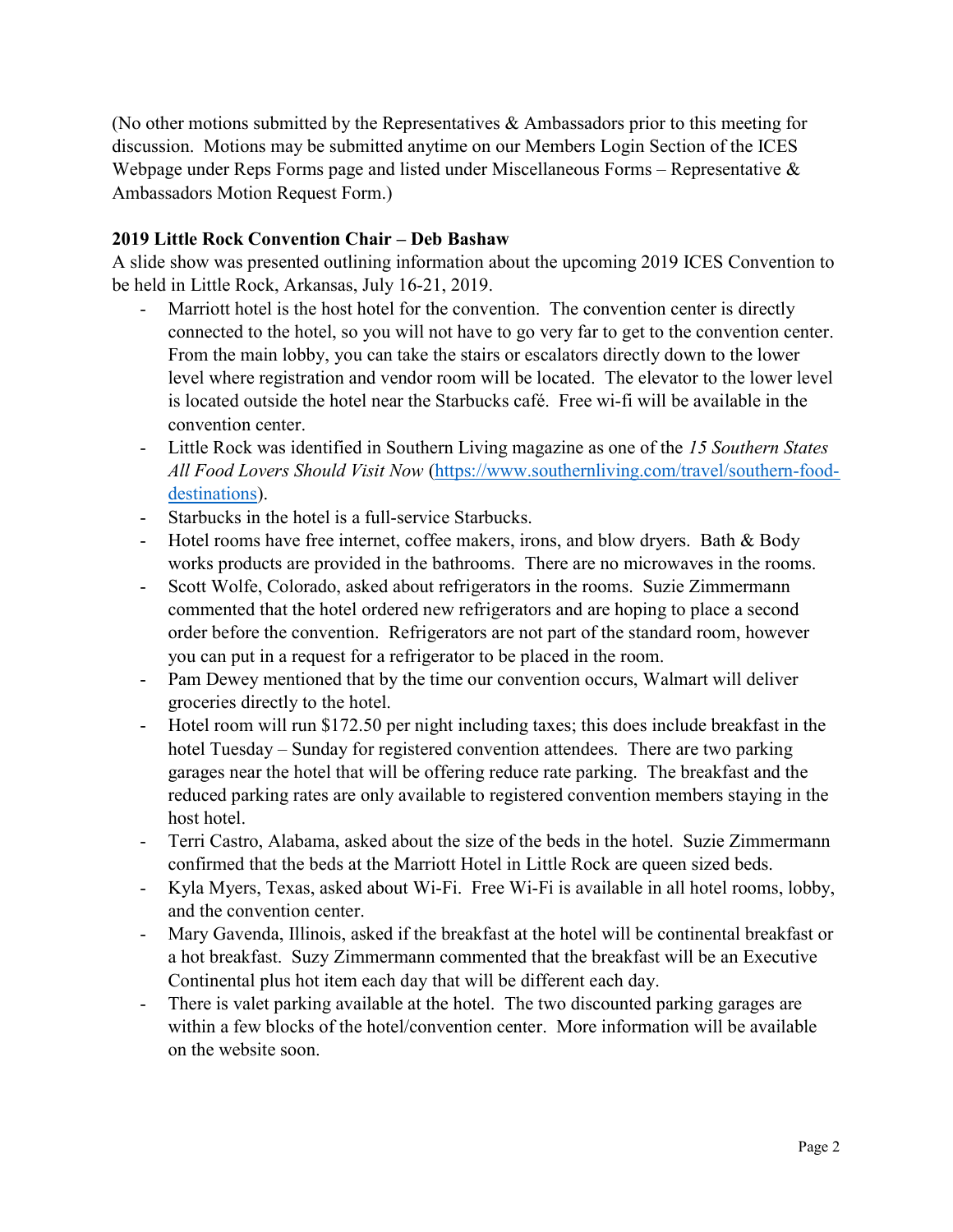- Things to be on the lookout for at the 2019 convention:
	- o The Sugar Art Fashion Show & Competition will return for a second year. The theme for 2019 is Bling Bags! Decorated purses, handbags or clutches to be made from sugar art and modeled on the runway.
	- $\circ$  Live cake challenge teams of three; theme is the Treasurers of Arkansas.
	- o Mystery box maybe cookies inspired by CookieCon
	- o Cupcake tasting event
	- $\circ$  Treasure Chest Challenge like the 2018 Mad About Hats challenge from the last convention. Guildcraft Furniture has the Styrofoam treasure chest dummies for \$5.00. You can order them now. The hat challenge was well received in Cincinnati and the treasure chest should be as equally fun in Little Rock.
	- o Theresa McKibbin, North Carolina, asked if the dummies could be ordered bulk versus single. Suzy Zimmermann commented that yes, you can order in bulk. Just call Bob at Guildcraft for more information.
- More information about the 2018 Convention will be address at upcoming Reps meetings.
- Everyone needs to encourage those attending the convention to stay at the host hotel. It is a lovely facility. If you have any questions about the hotel, just contact me and I will run down to the hotel/convention center and get the answers you need.
- There are new formats to come of the classes being offered. Classes will now be offered in 2, 4 or 6 hours blocks. Price will be higher for longer classes. Teachers are being contracted now; new teachers that have never offered classes at ICES before are asking about the upcoming convention. Instructor applications and vendor applications are available on the 2019 ICES convention web site (https://icesconvention.org).
- Suzy Zimmermann commented that at the end of the 2018 Cincinnati convention, there were more vendors signed up for the upcoming 2019 convention that had signed up at the end of 2017 for the 2018 convention. Another vendor from CookieCon signed up to be a vendor at 2019 convention who has never been a vendor at ICES before. Two more vendors from Texas have also signed on to be at the 2019 convention who have never been a vendor before.
- Discussion about the 2019 ICES Convention logo was held.
	- o Jennifer Noble, Mississippi, commented that the logo wasn't a terrible idea. How will it translate to the show pin or show patch? The show pin will not include the treasure chest.
	- o Scott Wolfe, Colorado, commented that at convention, we talked about not saying/using ICES, but use the full title in media.
	- o Kyla Myers, Texas, asked about current logo board approved logo versus the proposed/revised logo. Both logos were displayed on the screen. Both logos would be used for the show, and it has been done in the past at other shows.
	- o Marsh Brooks, Indiana, agreed with Scott that we should use the full name (International Cake Exploration Societé) instead of ICES.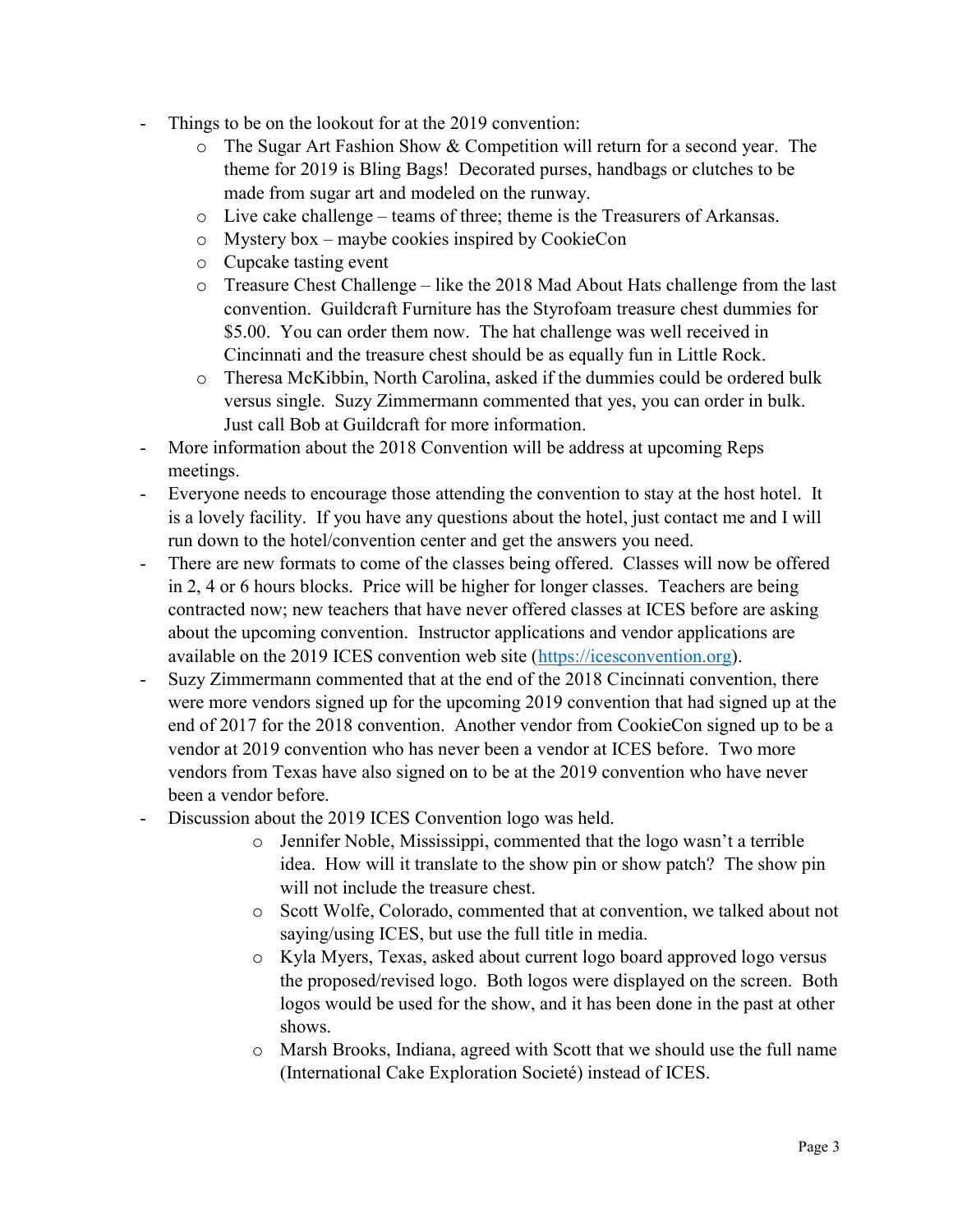- o MaryJo Dowling, Pennsylvania, commented that she had a problem with using two similar logos for the convention. Also that both show logos were very complicated with a lot of elements. None it says cake – it says cupcakes and pastries; there is no real cake in either logo. She did like the newer logo better because it wasn't pink and purple. If we are trying to attract a younger audience, and a more diverse audience, we need to get away from the excess of pinks and purples.
- o Suzy Zimmermann commented that the updated logo was based on the board approved logo, but with newer elements. The show pin is actually the outline of Arkansas with a stone in it. The logo is not being used in the same traditional ways it has been used in the past.
- o MaryJo also went on to comment about the use of colors and how the show bag is limited to about three colors and this logo has many more colors. Pam Dewey commented that it would depend on how the motion was presented for logo approval.
- o Valerie Archer, Arizona, commented that there are a lot of cupcakes and hand pies and things like that. To attract the younger generation, we need to show something that is more contemporary. There are no gumpaste flowers. Cut back on the cutesy things and have something to show that we are trying to step in the positive direction into something that is more contemporary. Have at least one item that is a showier cake; there is no cake on the logo.
- o Deb Bashaw commented that the show committee will take into consideration all of the comments made before the logo goes before the Board of Directors for approval.
- o Terri Castro, Texas, commented that all she could see was "Discover the Treasures of ICE". Suzy Zimmermann commented that "Discover the Treasurers of ICES" is the approved tag line.
- o MaryJo Dowling, Pennsylvania, commented that the logo indicates that people who come to the show will get pastries. Looks like things we are going to offer them; they can buy pastries. Logo might be slightly misleading. She also thinks the logo leans more toward Pirate than cake decorating.
- o Valerie Archer, Arizona, commented that we are missing the boat on who we are and what we are trying to do. We need to be more contemporary on our presentation.
- o Sandra Frezza, Massachusetts, ask if the logos usually have the entire date? Pam Dewey commented that the logos usually only have the year. Sandra continued with the comment that the newer logo has more purple space on the left side than it does on the right side; the logo is not centered on the background.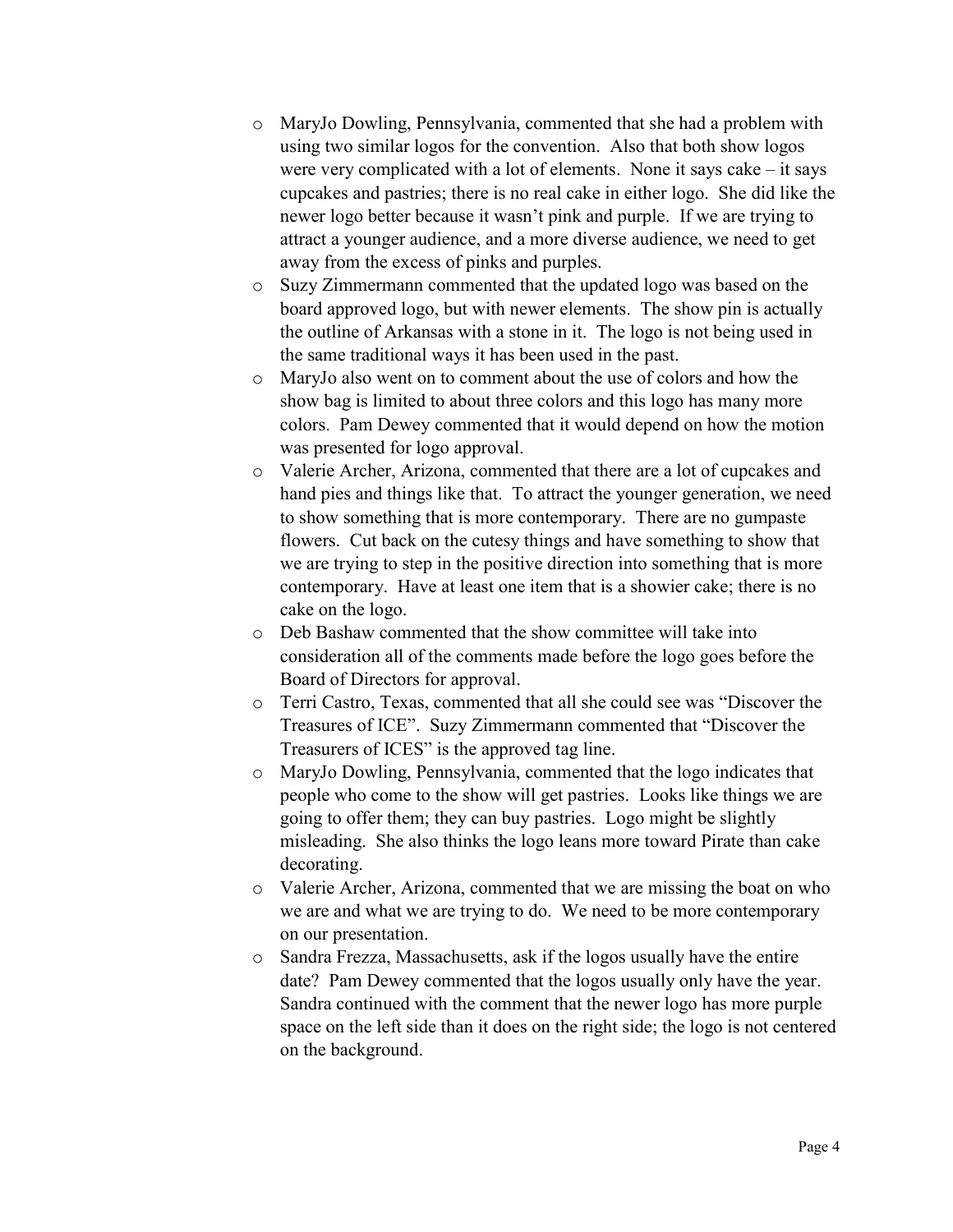- Michelle Marcsik, South Carolina, asked when the rack cards for the show will be available. Deb Bashaw reported that the card is designed and needs to be approved by the board. Possibly next week.

#### Vice President Jan Wolfe – Board special events for convention

- Bling Bags all of the rules and entry forms will be on the website soon; this is part of the Ways & Means. You will show off your skills for making a handbag, purse or clutch. The dimensions are listed on the rules. The models will walk through the crowd displaying their show pieces.
- Step Challenge will be back again for the 2019 convention.
- Deb Bashaw commented that she didn't understand that the step challenge money goes to ICES. This is a really nice way for members to show support for the organization. Jan commented that they will ensure advertising includes that information.

## Internet Committee Chairman Kyla Myers – Update on website

- Convention web site is ICESconvention.org. The only thing up right now is the vendor form and the instructor form. It is also pinned to the top of the Facebook page. Tag/share that link with instructors or vendors you think should be at the 2019 show.
- Still working on the upgrade to the main ICES web site while they were working on the convention site.
- Problems with the forms area was due to an upgrade by our host site to our forms which they didn't inform us about. There are still some sporadic issues with the area. We are working those issues on a case-by-case basis due to browsers, operating system, etc. that people are using. We will be moving to a new forms product very soon.
- Michelle Marcsik, South Carolina, asked, if possible, that with the new forms platform, there would be a way to review everything before it is submitted. She ran into some issues where they had to submit their forms three or four times due to errors after being submitted.

## Budget & Finance Committee Chairman Elizabeth Dickson – Upcoming Audits

- Everyone should have already received their letter for the upcoming audits. They know what is expected – it's all identified in the notification letter.
- Scott Wolfe, Colorado, asked what states are being audited. The states are: Louisiana, South Carolina, Arizona, Georgia, Texas, Colorado/Wyoming, Maryland, Delaware, Washington DC, New York, Oregon, Kentucky, Kansas, Alabama, Mississippi, and Connecticut/Rhode Island. The notifications were sent via email to the state representative on record as of August 15, 2018.
- Several states have sent in requests for insurance for their Days of Sharing. Make sure that those requests are sent in as soon as you identify the need; it may take several days to get the insurance paperwork from the insurance company.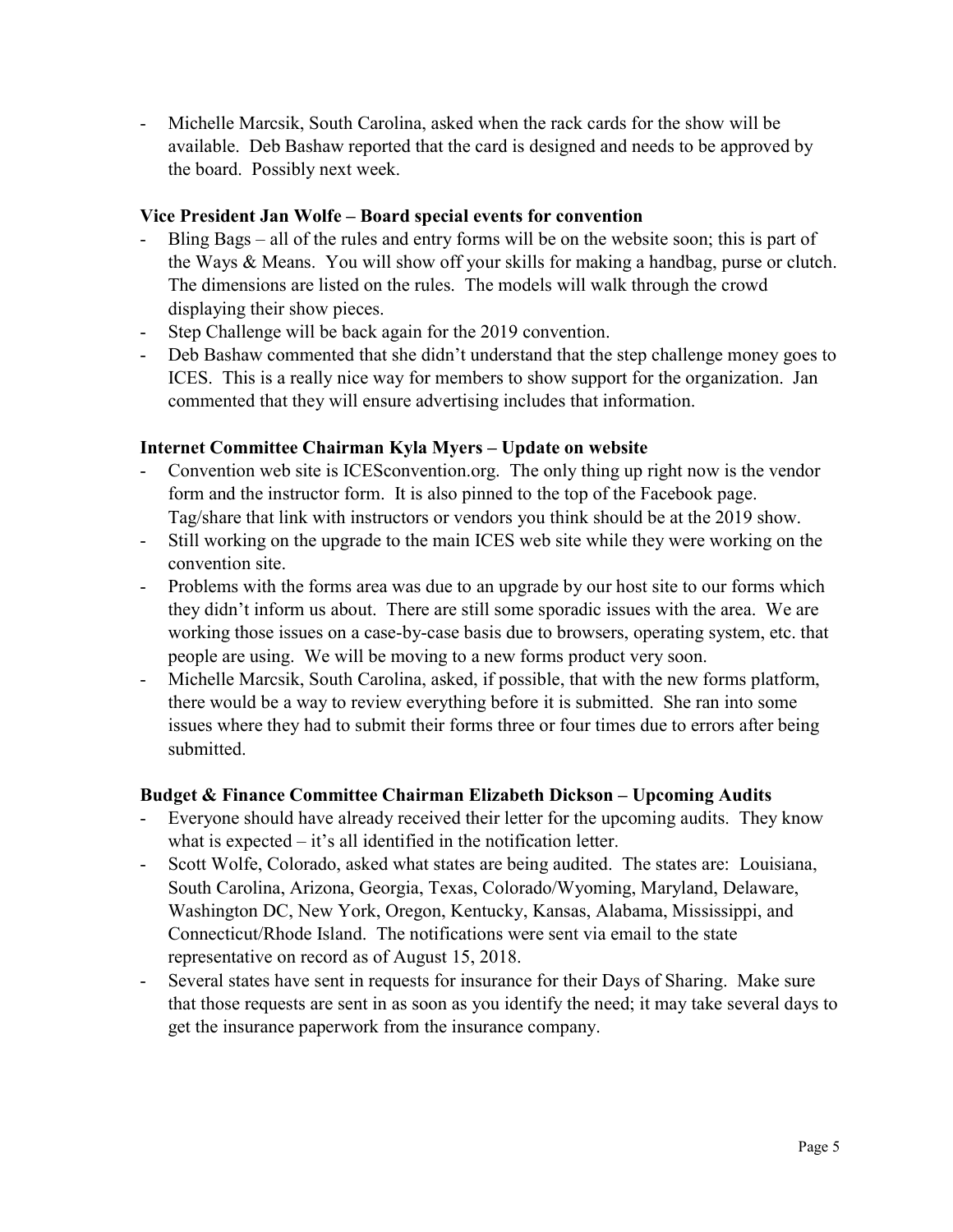#### Representative Liaison – Tina Crews

# Has your S/A/P/C/C submitted all of their contracts, forms and reports? How can you find out? Keeping good S/A/P/P/C records.

- The best way is to stay in contact with your officers. When they submit their report or contact, to forward you that confirmation email that way you will have it with your files and you will know if they did their job in submitting that form.

#### Reps Handbook and knowing your job description/duties and deadlines.

- Reps hand book, section 8, page 10, is a calendar list of all the things that are required for each month/date. You do need to fill out the S/A/P/C/C form anytime an officer change is involved, and it also has to be filled out each year. Deadline was September 15th, but we are working a case by case basis due to problems with the website.
- On page A13 is the representative's duty checklist. I encourage all of you to read through the duties. You are required to hold two business meetings each year. You can hold more than two meetings, but you must hold a minimum of two. You can combine business meetings with days of sharing; but the important part is the business meeting.
- Jennifer Noble, Mississippi, asked if the required meetings could be conducted via Skype or some other form of medium. Pam Dewey commented that the format of the required meetings is undefined and suggested to Tina Crews that she and her committee meet and make some recommendations or motions for the next Board meeting so it can be defined. Some research into the By-Laws and non-profit laws will be required.
- Jan Wolfe commented that while she was still the state representative for Colorado/ Wyoming, she used Facetime to connect into a CO/WY meeting/day of sharing and presented her report and participated in the meeting although she was away from the area.
- Scott Wolfe, Colorado, asked a question about voting online. Pam Dewey responded that it has been looked at in the past, but will require a By-Laws change. It is something that needs to be worked on going forward.

## Membership Chairperson - Helen Osteen

- I can produce lists of people who did not renew their memberships in your area for the past 2, 3, or 4 years. We have found that works fairly well in Texas. Sometimes they don't even know that their membership expired. Just contact me and let me know how many years you want to go back and in what format you want the product: Excel, PDF, RTF (word type).
- You can also make that choice for your bi-monthly report in which format do you want to receive the product.
- Tina Crews asked how many reps on the call had read the reps handbook. It was identified that 10 reps had indicated they had. The reps handbook has been revised at convention and needs to be revised again due to changes.
- There will not be a reps breakfast at the upcoming 2019 convention. But you will be able to have breakfast at the host hotel.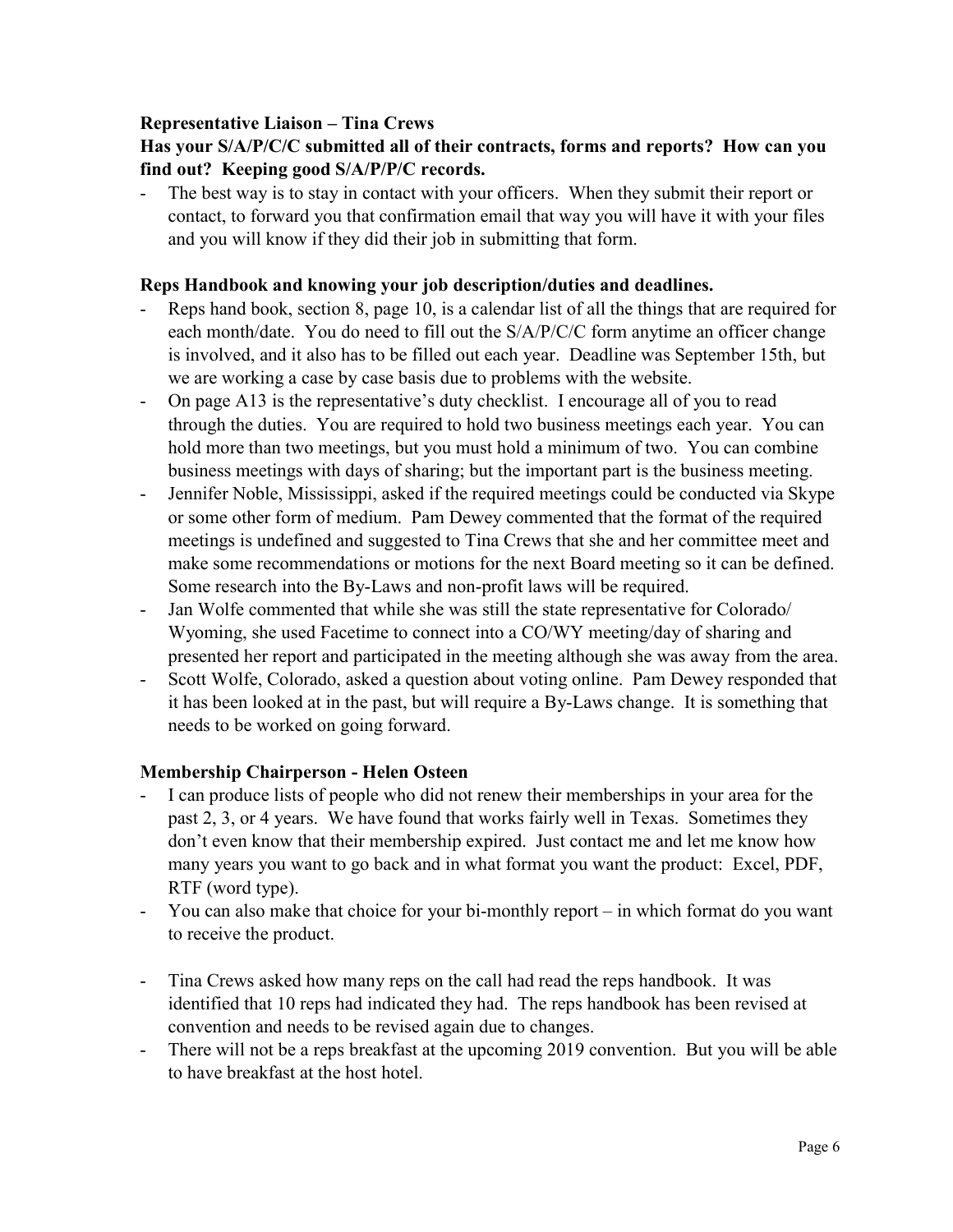- In order to receive reimbursement at convention, you must stay in the host hotel. That is a requirement for the reimbursement. You must also complete your contract, forms and reports on time to receive the reimbursement.

# Drawing for Rep/Ambassador early form completion; Drawing for S/A/P/C/C early report completion

- 3 S/A/P/C/Cs completed all their contracts, forms and reports before the due dates of August 29th for contacts, September 9th for reports: Jennifer Noble, Mississippi; Theresa McKibbin, North Carolina; Suzanne Daly, Wisconsin
- 6 S/A/P/C/Cs had all their activity and financial reports turned in on time: Valarie Archer, Arizona; Mary Gavenda, Illinois; Jennifer Noble, Mississippi; Theresa McKibbin, North Carolina; Michelle Marcsik, South Carolina; Suzanne Daly, Wisconsin
- 8 SAPCC that were early with their contracts and officer form: Scott Wolfe, Colorado/Wyoming; Amy Marsh, Idaho; Linda Harmon, Iowa; Cathy Hansen, Kansas; Sandra Frezza, Massachusetts; Jennifer Noble, Mississippi; Theresa McKibbin, North Carolina; Suzanne Daly, Wisconsin
- Scott Wolfe, Colorado/Wyoming, was selected as the first winner in the drawing. He chose the \$25 Starbucks gift card.
- Theresa McKibbin, North Carolina, was selected next to receive the health bands for everyone in her chapter. Mary Gavenda, Illinois, was also selected to receive the health bands for everyone in her chapter.

# Open Discussion

- Meeghan Burnevik, Minnesota, commented on the frustration on submitting the forms, reports, and contracts. She submitted all the required documents and received all the auto confirmation emails from the submissions; but was contacted that everything had not been submitted. Pam Dewey commented that the records to go more than one person; she displayed the tracking sheet that showed when the reports were received. Multiple records are kept to ensure that different people get the records in case someone else deletes them or their system goes down.
- Theresa McKibbin, North Carolina, asked when the next webinar would be held. The normal schedule is the third Wednesday of the odd months. However, the November webinar will be held on November 28th, the Wednesday after Thanksgiving. (NOTE: Motions will be due no later than Friday, November 23rd.) Tina then asked if Wednesday was a better day for everyone or would another night of the week work better, working around the other webinars. Theresa commented that Wednesdays are bad due to the religious services that take place on Wednesday nights.
- Mary Gavenda, Illinois, asked if the board has given to any thought to giving a reduced membership rate in the membership fee to Gold Key members. In the past, they Gold Key members received a \$10 reduced rate if they had been a member more than 15 years and over age 60. Now that their membership is the same \$45 as everyone else, it looks like they are not receiving any appreciation for their longevity.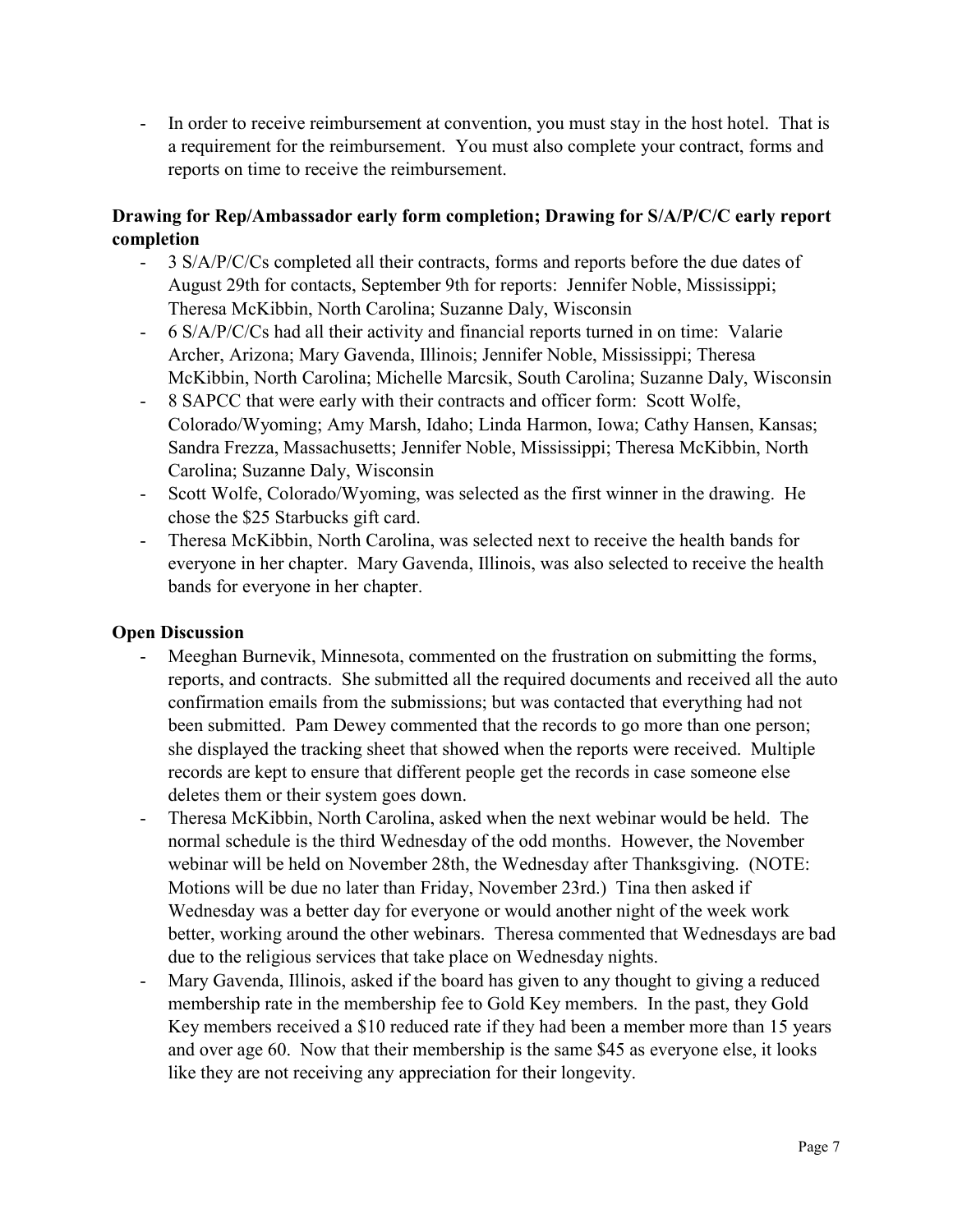- o Pam Dewey asked how do the reps feel about this? Should there be a continued reduction for the Gold Key members? Is \$10 enough or should it be proportional to the amount it was previously.
- o Suzy Zimmermann commented that it was a recommendation at the last General Membership meeting was that the membership dues remain at \$60. General membership cannot set the membership prices. While we are saving money, we have also reduced ICES income. That is something that I would like to hear everyone's opinion on.
- o Mary Gavenda asked how much it costs a member now? Before it was about \$56 of the \$60. Suzy said she would get the information. However, before the information was framed around what is cost for the newsletter; but what about all the other expenses – website, convention losses, general operating funds, insurance, historical storage units. Membership is the only income generator. We have to look at it in a broader sense – what's paying for scholarships, etc. What does our budget cost per member?
- Lisa Bennett, Connecticut, asked about the officer form. The Connecticut Treasurer completed her form, but there was a stipulation where she would have to supply a picture. She did not supply a photo. Does this affect the state representative when it comes time to apply for the reimbursement? I'm assuming that all of our committee reports were submitted on time, if not, shame on me. Tina Crews stated that she spoke with the Treasurer and that the form(s) were submitted on time and everything is fine.
- Jennifer Noble, Mississippi, this question came up at the Annual Representatives Meeting at convention – what is the board doing to increase membership. It was brought up that the board has been finetuning the budget, working on the website, updating bylaws - but have we seen any increase in membership?
- Suzy Zimmermann commented that they updating of the ICES website was behind due to the convention website work. We are trying to modernize/update/get new rack cards. Do whatever we can to promote membership. Bottom line is membership starts at the local level.
- Jennifer went on to ask what are the member benefits. Discounts at vendors that we don't get any more. Suzy commented that vendors commented that members were not taking advantage of the discounts. We need input from the reps as to what would be benefit to the member. Members what more/different contact for the newsletter, but if no one is willing to submit articles, etc., where do we get them? Same with YouTube, etc. Please give us your input – what would help you, what member benefits would help you? Pam Dewey commented that she has been on the board 5 years hearing the same membership discussions; they have tried marketing specialist, increase social media footprint. We always here we want more, but never what more is. We are not getting enough – what would make it enough? It's not beneficial to me...what would make it beneficial? We need to question people as to what they want. They have to identify what the issue is. Jennifer went on to say that some of her members are also members of Sugar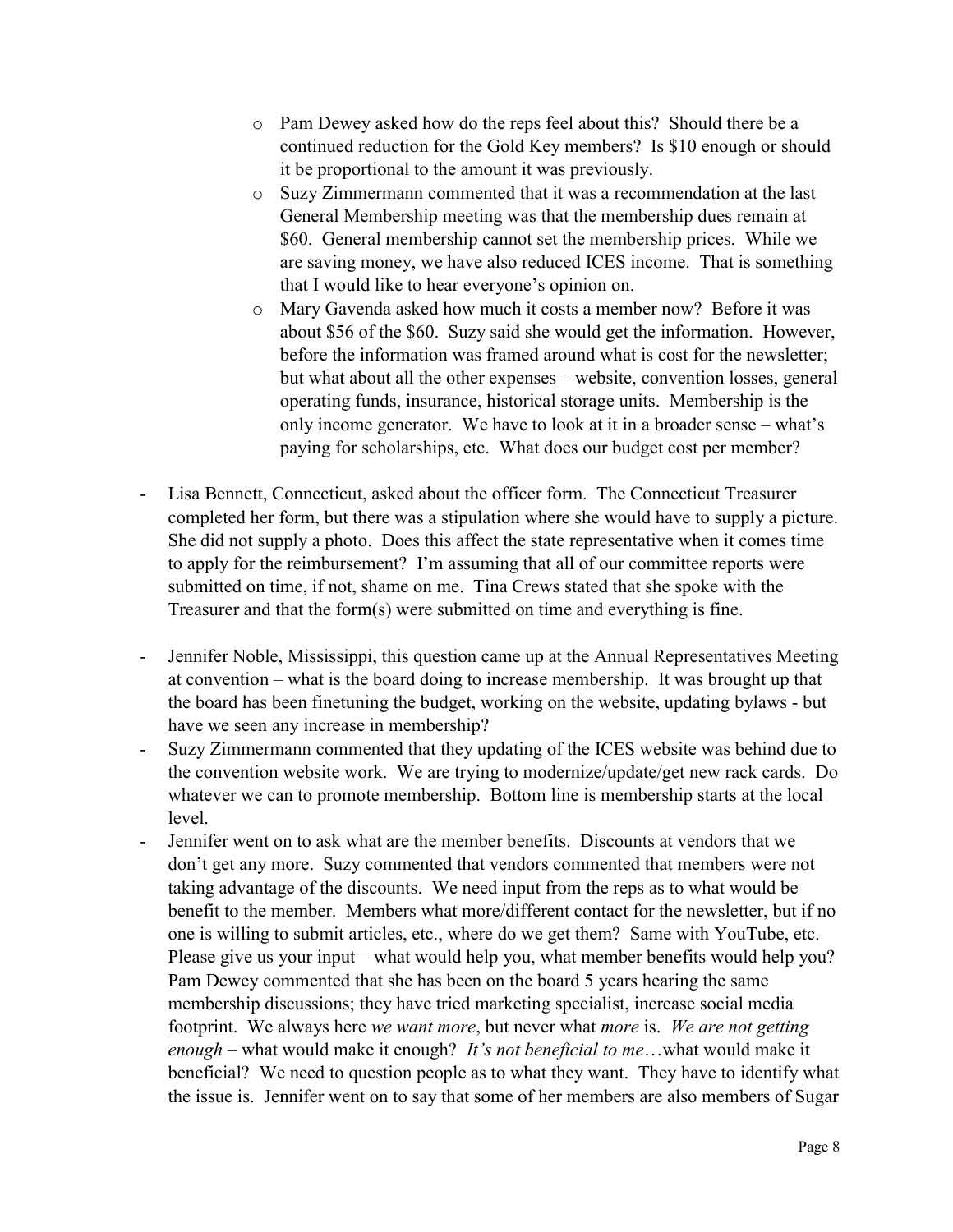Geek Show and Sugar Ed Productions. Sugar Geek Show elite members are sent a gift every month. Inexpensive little things to recognize being a member. Something to just let them know thank you for your membership. Suzy asked what the cost of the membership is. Kyla provided the costs: \$30-40 per month; \$360 per year. Mississippi board just voted to start doing something like that for their ACTIVE members. Must have maintained their membership and attended one of the three meetings/days of sharing during the year.

- Chris Arrington, Georgia, her members don't ask what ICES can do for them, they just grumble about how they don't get many members to come to meetings. But when it comes time for us to have a meeting or email, no one responds. My last meeting is coming up and I can't get anyone to replace me. Suzy commented that every organization is facing the same issues. Being a member of ICES is about what you care about being a sugar artist. It's that stamp to the world that I care enough about my profession that I belong to an organization that promotes my profession.
- MaryJo Dowling, Pennsylvania, commented that in the past there were comments about sending out welcome packets when people joined as member, letting them know that something happened when they gave us money. Nothing really happened to that Suzy commented that new members do receive an electronic welcome letter from Helen Osteen. MaryJo commented that while we just adjusted the membership rate to \$45, it would be calling foul to raise it up to \$60 when we just took away the physical newsletter. Suzy commented that the \$60 rate was a recommendation from the floor of the general membership meeting, not a board proposal. Student memberships are still at \$25, Charter is at \$20, Associate is at \$24.
- Deb Bashaw, Arkansas, viewed the 2018 convention as to the decision point as to stay in ICES or not. She came away from convention with the decision that ICES is worth saving. We need to put something into it to get something back. You need a commitment.

#### Motion #2

Chris Arrington, Georgia, moved to close the meeting. Seconded by: Jennifer Noble, Mississippi Motion passed.

Minutes respectfully submitted. SCOTT W. WOLFE ICES Representatives Secretary CO/WY State Representative

#### Representatives Attending:

Alabama – Tina Crews Arizona – Valarie Archer Colorado – Jan Wolfe Colorado – Scott Wolfe

Arkansas – Deb Bashaw California – Thelma Howland Connecticut – Lisa Bennett Dominican Republic – Carmen Pimentel